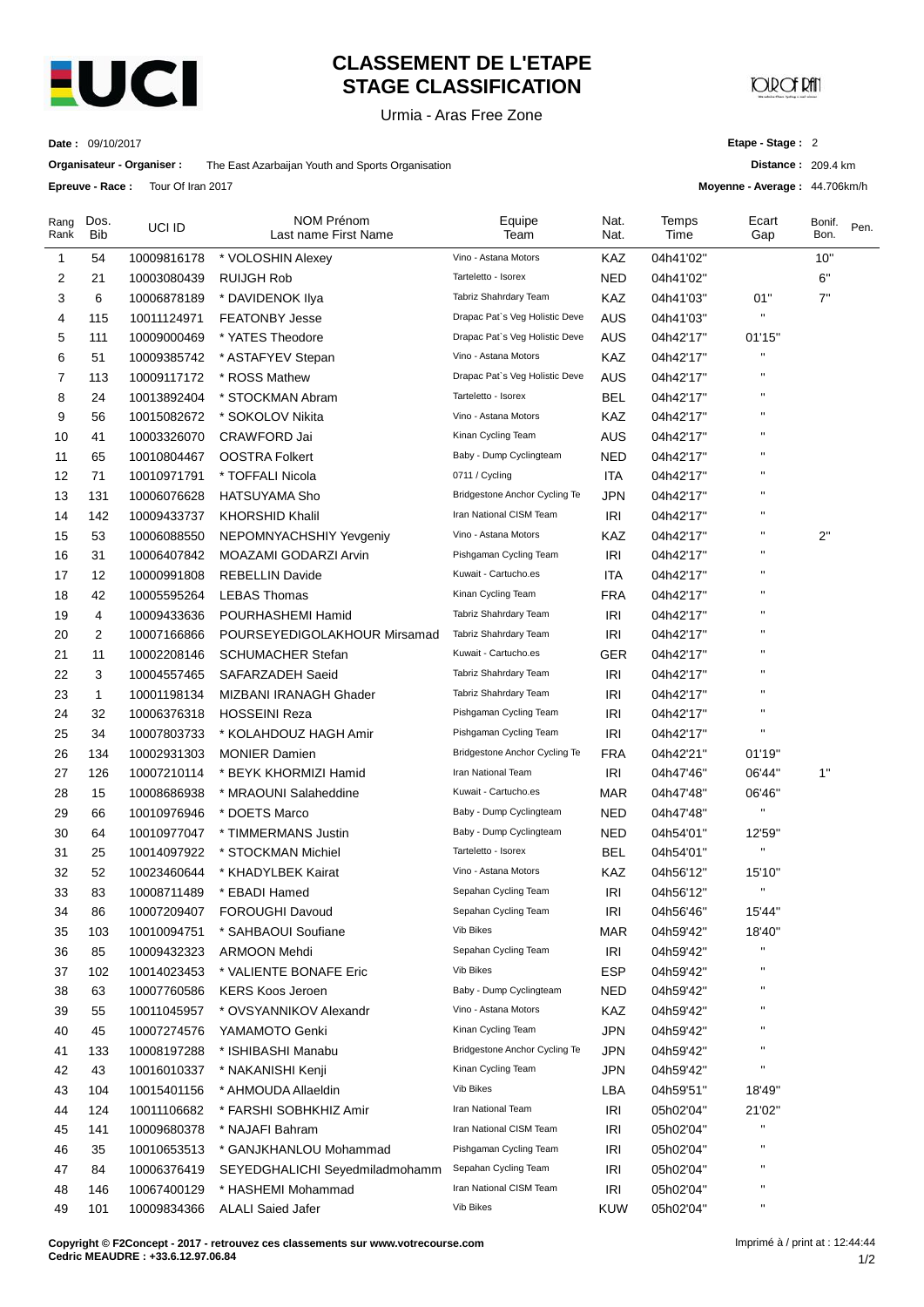| 50 | 125 | 10013986572 | * MORADI Mohammad Amin                | <b>Iran National Team</b>      | <b>IRI</b> | 05h02'04" | $\mathbf{H}$ |
|----|-----|-------------|---------------------------------------|--------------------------------|------------|-----------|--------------|
| 51 | 145 | 10067246848 | * JAFAR ZADEH Morteza                 | Iran National CISM Team        | <b>IRI</b> | 05h02'04" | $\mathbf{H}$ |
| 52 | 143 | 10009001277 | * ESMAILZADEH Dariush                 | Iran National CISM Team        | IRI        | 05h02'04" | $\mathbf{H}$ |
| 53 | 26  | 10008857696 | * DE ROOZE Niels                      | Tarteletto - Isorex            | BEL        | 05h02'04" | $\mathbf H$  |
| 54 | 112 | 10012902802 | * WHITE Liam                          | Drapac Pat's Veg Holistic Deve | <b>AUS</b> | 05h02'04" | $\mathbf{H}$ |
| 55 | 122 | 10014146624 | * RAKANI Keivan                       | Iran National Team             | IRI        | 05h02'04" | $\mathbf{H}$ |
| 56 | 82  | 10007448671 | RAHMANIBEIRAGH Mohsen                 | Sepahan Cycling Team           | IRI        | 05h02'04" | $\mathbf{H}$ |
| 57 | 61  | 10007291855 | * OTTEMA Rick                         | Baby - Dump Cyclingteam        | <b>NED</b> | 05h02'04" | $\mathbf{H}$ |
| 58 | 22  | 10007079061 | <b>MANNAERTS Jelle</b>                | Tarteletto - Isorex            | <b>BEL</b> | 05h02'04" | $\mathbf{H}$ |
| 59 | 46  | 10009799408 | * ASO Keisuke                         | Kinan Cycling Team             | <b>JPN</b> | 05h02'04" | $\mathbf{H}$ |
| 60 | 135 | 10009799004 | * ARASHIRO Yudai                      | Bridgestone Anchor Cycling Te  | <b>JPN</b> | 05h02'04" | $\mathbf{H}$ |
| 61 | 72  | 10010791131 | * HUGGER Jan                          | 0711 / Cycling                 | <b>GER</b> | 05h02'04" | $\mathbf{H}$ |
| 62 | 74  | 10013842890 | * ENGEL Jonas                         | 0711 / Cycling                 | <b>GER</b> | 05h02'04" | $\mathbf{H}$ |
| 63 | 73  | 10009051696 | * BALLET Alexandre                    | 0711 / Cycling                 | <b>SUI</b> | 05h02'04" | $\mathbf{H}$ |
| 64 | 36  | 10002227445 | SOHRABI Mehdi                         | Pishgaman Cycling Team         | IRI        | 05h02'04" | $\mathbf{H}$ |
| 65 | 5   | 10006088752 | <b>GHAFFARI Vahid</b>                 | Tabriz Shahrdary Team          | <b>IRI</b> | 05h02'04" | $\mathbf{H}$ |
| 66 | 14  | 10005509277 | <b>GUTIERREZ REVUELTA Jose Manuel</b> | Kuwait - Cartucho.es           | <b>ESP</b> | 05h02'04" | $\mathbf{H}$ |
| 67 | 123 | 10016155130 | * ALIZADEHCHAKHLOU Jafar              | Iran National Team             | <b>IRI</b> | 05h02'04" | $\mathbf{H}$ |
| 68 | 121 | 10009815572 | REZAEI Ali                            | Iran National Team             | <b>IRI</b> | 05h02'04" | $\mathbf{H}$ |
| 69 | 81  | 10004593437 | <b>NATEGHI Hossein</b>                | Sepahan Cycling Team           | IRI        | 05h02'04" | $\mathbf{H}$ |
| 70 | 23  | 10010978966 | * LEIGH Andrew                        | Tarteletto - Isorex            | <b>GBR</b> | 05h02'04" | $\mathbf{H}$ |
| 71 | 144 | 10009014011 | * EBADALLAHIRAFSANJANI Mahdi          | Iran National CISM Team        | IRI        | 05h02'04" | $\mathbf{H}$ |
| 72 | 116 | 10009779402 | * KATSONIS Nicholas                   | Drapac Pat's Veg Holistic Deve | <b>AUS</b> | 05h02'04" | $\mathbf{H}$ |
| 73 | 114 | 10014260394 | * PANE James                          | Drapac Pat's Veg Holistic Deve | <b>AUS</b> | 05h02'04" | $\mathbf{H}$ |
| 74 | 132 | 10009798495 | * SUZUKI Ryu                          | Bridgestone Anchor Cycling Te  | JPN        | 05h02'04" | $\mathbf{H}$ |
| 75 | 13  | 10014121160 | <b>BOYS Matt</b>                      | Kuwait - Cartucho.es           | AUS        | 05h02'04" | $\mathbf{H}$ |
| 76 | 62  | 10008653794 | * KOREVAAR Merijn                     | Baby - Dump Cyclingteam        | <b>NED</b> | 05h02'04" | $\mathbf{H}$ |
| 77 | 33  | 10003333851 | RAJABLOU Mohammad                     | Pishgaman Cycling Team         | IRI        | 05h02'04" | $\mathbf{H}$ |
| 78 | 105 | 10007731082 | * AL SAMMIRRAIE Saad Ali Yaseen       | Vib Bikes                      | <b>IRQ</b> | 05h02'50" | 21'48'       |

Aucun coureur hors-délai / No OTL

**Nombre de partants : 78**

**Aucun non partant - No DN** S

**Aucun abandon - No DNF**

 $\bar{z}$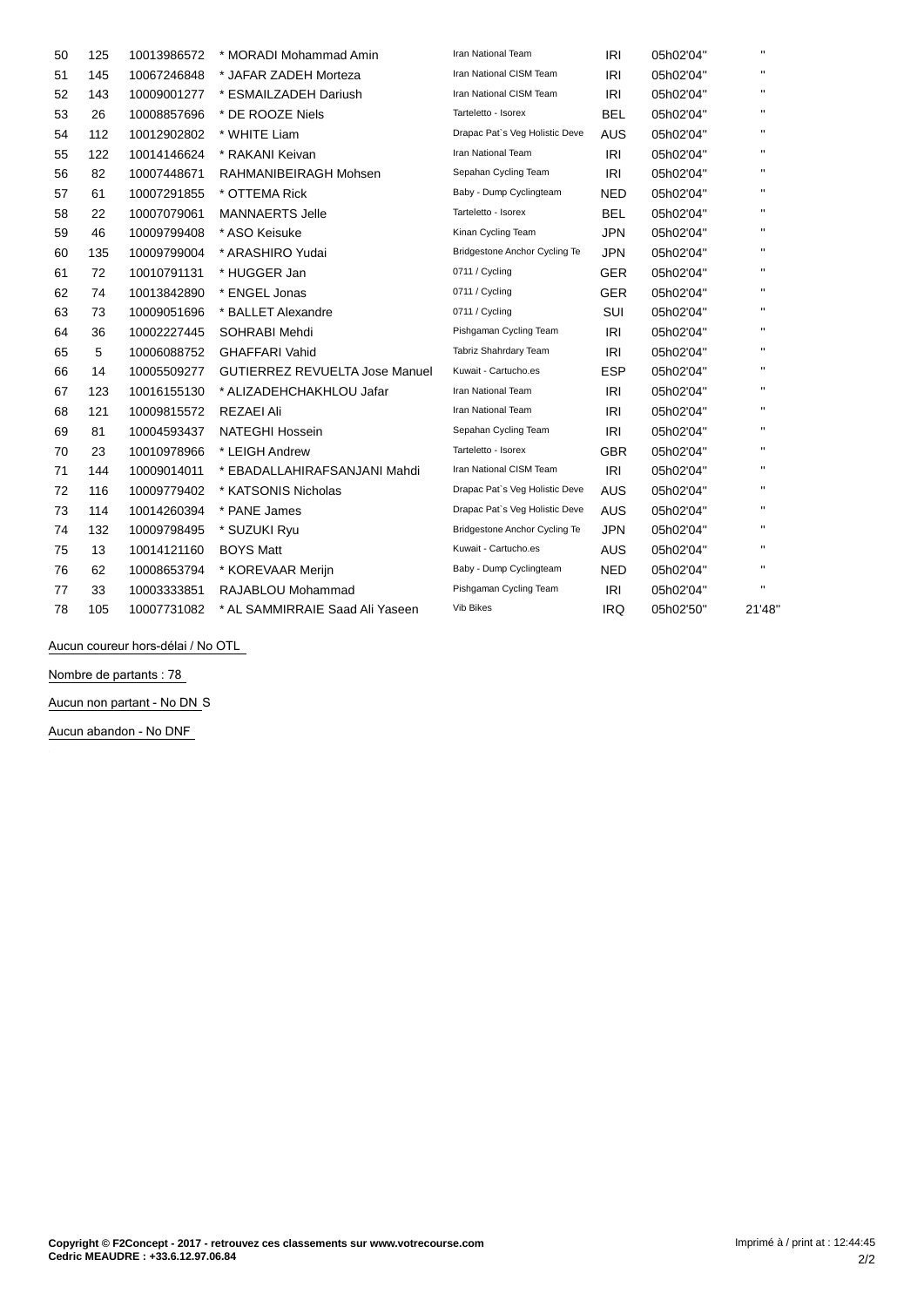

#### **CLASSEMENT GENERAL GENERAL CLASSIFICATION**

Urmia - Aras Free Zone

# **JOROF RAT**

**Etape - Stage :** 2

**Distance :** 353.5 km

**Date :** 09/10/2017

| Organisateur - Organiser : | The East Azarbaijan Youth and Sports Organisation |
|----------------------------|---------------------------------------------------|
|----------------------------|---------------------------------------------------|

**Epreuve - Race :** Tour Of Iran 2017

|              |              |             |                                           |                                   |              | Moyenne - Average: 46.438km/h |              |
|--------------|--------------|-------------|-------------------------------------------|-----------------------------------|--------------|-------------------------------|--------------|
| Rang<br>Rank | Dos.<br>Bib  | UCI ID      | <b>NOM Prénom</b><br>Last name First Name | Equipe<br>Team                    | Nat.<br>Nat. | Temps<br>Time                 | Ecart<br>Gap |
| 1            | 54           | 10009816178 | * VOLOSHIN Alexey                         | Vino - Astana Motors              | KAZ          | 07h37'20"                     |              |
| 2            | 6            | 10006878189 | * DAVIDENOK Ilya                          | Tabriz Shahrdary Team             | KAZ          | 07h37'24"                     | 04"          |
| 3            | 21           | 10003080439 | <b>RUIJGH Rob</b>                         | Tarteletto - Isorex               | NED          | 07h37'24"                     | $\mathbf{H}$ |
| 4            | 115          | 10011124971 | <b>FEATONBY Jesse</b>                     | Drapac Pat's Veg Holistic Develop | AUS          | 07h37'31"                     | 11"          |
| 5            | 56           | 10015082672 | * SOKOLOV Nikita                          | Vino - Astana Motors              | KAZ          | 07h37'55"                     | 35"          |
| 6            | 53           | 10006088550 | NEPOMNYACHSHIY Yevgeniy                   | Vino - Astana Motors              | KAZ          | 07h37'57"                     | 37"          |
| 7            | 113          | 10009117172 | * ROSS Mathew                             | Drapac Pat's Veg Holistic Develop | <b>AUS</b>   | 07h37'59"                     | 39"          |
| 8            | 71           | 10010971791 | * TOFFALI Nicola                          | 0711 / Cycling                    | ITA          | 07h37'59"                     | $\mathbf{H}$ |
| 9            | 41           | 10003326070 | <b>CRAWFORD Jai</b>                       | Kinan Cycling Team                | <b>AUS</b>   | 07h37'59"                     | $\mathbf{H}$ |
| 10           | 111          | 10009000469 | * YATES Theodore                          | Drapac Pat's Veg Holistic Develop | <b>AUS</b>   | 07h38'45"                     | 01'25"       |
| 11           | 24           | 10013892404 | * STOCKMAN Abram                          | Tarteletto - Isorex               | BEL          | 07h38'45"                     | $\mathbf{H}$ |
| 12           | 65           | 10010804467 | <b>OOSTRA Folkert</b>                     | Baby - Dump Cyclingteam           | NED          | 07h38'45"                     | $\mathbf{u}$ |
| 13           | 4            | 10009433636 | POURHASHEMI Hamid                         | Tabriz Shahrdary Team             | IRI          | 07h38'45"                     | $\mathbf{u}$ |
| 14           | 32           | 10006376318 | <b>HOSSEINI Reza</b>                      | Pishgaman Cycling Team            | IRI          | 07h38'45"                     | $\mathbf{H}$ |
| 15           | 3            | 10004557465 | SAFARZADEH Saeid                          | Tabriz Shahrdary Team             | <b>IRI</b>   | 07h38'45"                     | $\mathbf{H}$ |
| 16           | 31           | 10006407842 | MOAZAMI GODARZI Arvin                     | Pishgaman Cycling Team            | <b>IRI</b>   | 07h38'45"                     | $\mathbf{u}$ |
| 17           | 42           | 10005595264 | <b>LEBAS Thomas</b>                       | Kinan Cycling Team                | <b>FRA</b>   | 07h38'45"                     | $\mathbf{u}$ |
| 18           | 2            | 10007166866 | POURSEYEDIGOLAKHOUR Mirsamad              | Tabriz Shahrdary Team             | <b>IRI</b>   | 07h38'45"                     | п            |
| 19           | 11           | 10002208146 | <b>SCHUMACHER Stefan</b>                  | Kuwait - Cartucho.es              | GER          | 07h38'45"                     | $\mathbf{u}$ |
| 20           | 51           | 10009385742 | * ASTAFYEV Stepan                         | Vino - Astana Motors              | KAZ          | 07h38'45"                     | $\mathbf{u}$ |
| 21           | 142          | 10009433737 | <b>KHORSHID Khalil</b>                    | Iran National CISM Team           | IRI          | 07h38'45"                     | $\mathbf{u}$ |
| 22           | 12           | 10000991808 | <b>REBELLIN Davide</b>                    | Kuwait - Cartucho.es              | ITA          | 07h38'45"                     | $\mathbf{u}$ |
| 23           | 34           | 10007803733 | * KOLAHDOUZ HAGH Amir                     | Pishgaman Cycling Team            | <b>IRI</b>   | 07h38'45"                     | $\mathbf{u}$ |
| 24           | 131          | 10006076628 | <b>HATSUYAMA Sho</b>                      | Bridgestone Anchor Cycling Team   | <b>JPN</b>   | 07h38'45"                     | $\mathbf{H}$ |
| 25           | $\mathbf{1}$ | 10001198134 | MIZBANI IRANAGH Ghader                    | Tabriz Shahrdary Team             | IRI          | 07h38'45"                     | $\mathbf{H}$ |
| 26           | 134          | 10002931303 | <b>MONIER Damien</b>                      | Bridgestone Anchor Cycling Team   | <b>FRA</b>   | 07h38'49"                     | 01'29"       |
| 27           | 126          | 10007210114 | * BEYK KHORMIZI Hamid                     | Iran National Team                | IRI          | 07h43'27"                     | 06'07"       |
| 28           | 66           | 10010976946 | * DOETS Marco                             | Baby - Dump Cyclingteam           | NED          | 07h44'12"                     | 06'52"       |
| 29           | 15           | 10008686938 | * MRAOUNI Salaheddine                     | Kuwait - Cartucho.es              | MAR          | 07h44'16"                     | 06'56"       |
| 30           | 25           | 10014097922 | * STOCKMAN Michiel                        | Tarteletto - Isorex               | BEL          | 07h49'43"                     | 12'23"       |
| 31           | 64           | 10010977047 | * TIMMERMANS Justin                       | Baby - Dump Cyclingteam           | NED          | 07h50'29"                     | 13'09"       |
| 32           | 52           | 10023460644 | * KHADYLBEK Kairat                        | Vino - Astana Motors              | KAZ          | 07h51'59"                     | 14'39"       |
| 33           | 83           | 10008711489 | <b>EBADI Hamed</b>                        | Sepahan Cycling Team              | IRI          | 07h52'40"                     | 15'20"       |
| 34           | 86           | 10007209407 | <b>FOROUGHI Davoud</b>                    | Sepahan Cycling Team              | <b>IRI</b>   | 07h53'14"                     | 15'54"       |
| 35           | 63           | 10007760586 | <b>KERS Koos Jeroen</b>                   | Baby - Dump Cyclingteam           | <b>NED</b>   | 07h55'14"                     | 17'54"       |
| 36           | 103          | 10010094751 | * SAHBAOUI Soufiane                       | Vib Bikes                         | <b>MAR</b>   | 07h56'10"                     | 18'50"       |
| 37           | 85           | 10009432323 | ARMOON Mehdi                              | Sepahan Cycling Team              | IRI          | 07h56'10"                     | $\mathbf{H}$ |
| 38           | 55           | 10011045957 | * OVSYANNIKOV Alexandr                    | Vino - Astana Motors              | KAZ          | 07h56'10"                     | $\mathbf{u}$ |
| 39           | 102          | 10014023453 | * VALIENTE BONAFE Eric                    | Vib Bikes                         | <b>ESP</b>   | 07h56'10"                     | $\mathbf{u}$ |
| 40           | 133          | 10008197288 | * ISHIBASHI Manabu                        | Bridgestone Anchor Cycling Team   | <b>JPN</b>   | 07h56'10"                     | п            |
| 41           | 45           | 10007274576 | YAMAMOTO Genki                            | Kinan Cycling Team                | <b>JPN</b>   | 07h56'10"                     | $\mathbf{H}$ |
| 42           | 43           | 10016010337 | * NAKANISHI Kenji                         | Kinan Cycling Team                | <b>JPN</b>   | 07h56'10"                     | $\mathbf{H}$ |
| 43           | 112          | 10012902802 | * WHITE Liam                              | Drapac Pat's Veg Holistic Develop | <b>AUS</b>   | 07h57'40"                     | 20'20"       |
| 44           | 62           | 10008653794 | * KOREVAAR Merijn                         | Baby - Dump Cyclingteam           | <b>NED</b>   | 07h57'46"                     | 20'26"       |
| 45           | 81           | 10004593437 | NATEGHI Hossein                           | Sepahan Cycling Team              | IRI          | 07h58'29"                     | 21'09"       |
| 46           | 61           | 10007291855 | * OTTEMA Rick                             | Baby - Dump Cyclingteam           | <b>NED</b>   | 07h58'29"                     | $\mathbf{u}$ |
| 47           | 22           | 10007079061 | <b>MANNAERTS Jelle</b>                    | Tarteletto - Isorex               | <b>BEL</b>   | 07h58'31"                     | 21'11"       |
| 48           | 26           | 10008857696 | * DE ROOZE Niels                          | Tarteletto - Isorex               | <b>BEL</b>   | 07h58'31"                     | $\mathbf{u}$ |
| 49           | 35           | 10010653513 | * GANJKHANLOU Mohammad                    | Pishgaman Cycling Team            | <b>IRI</b>   | 07h58'32"                     | 21'12"       |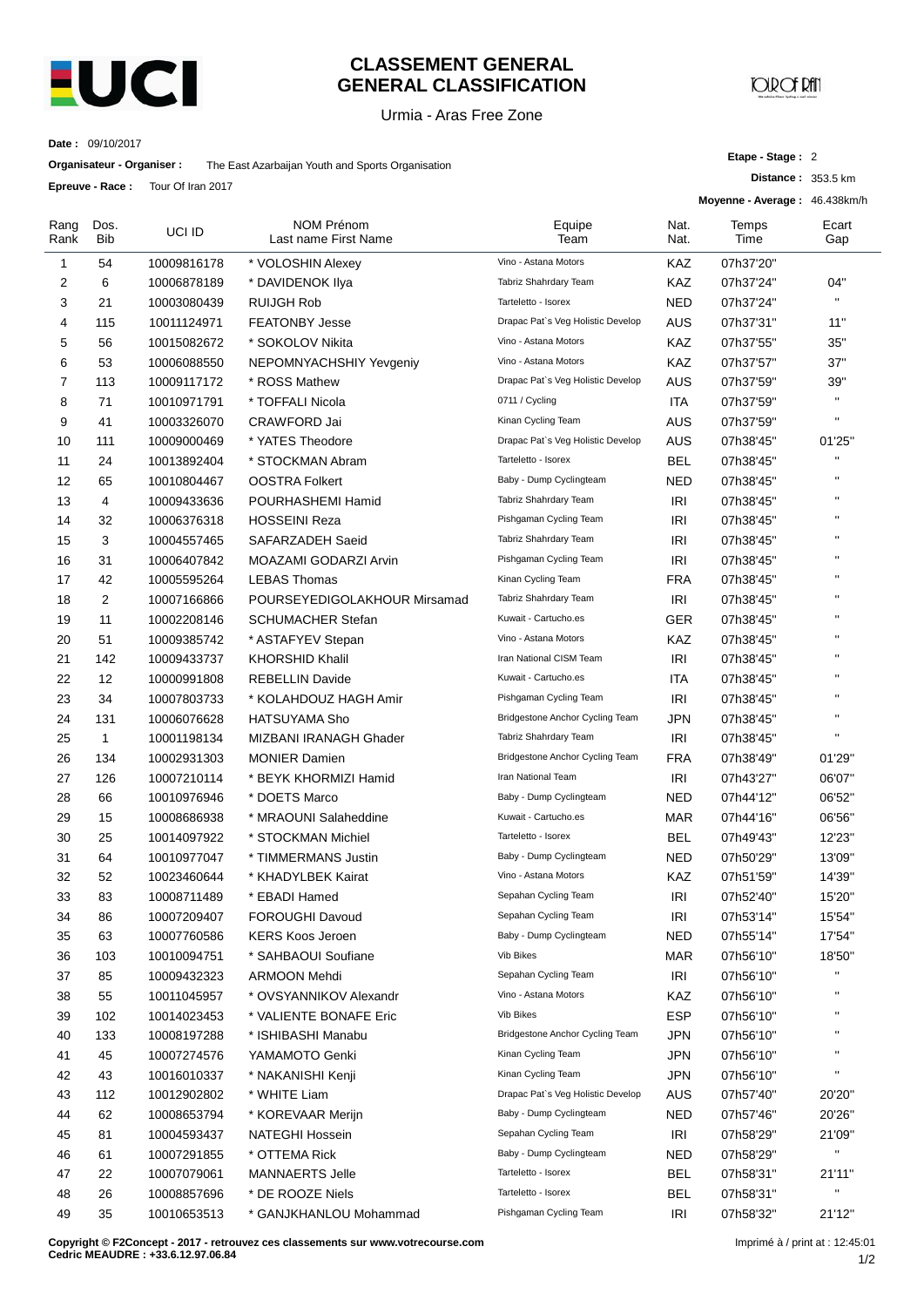| 50 | 141 | 10009680378 | * NAJAFI Bahram                       | Iran National CISM Team           | <b>IRI</b> | 07h58'32" | $\mathbf{H}$ |
|----|-----|-------------|---------------------------------------|-----------------------------------|------------|-----------|--------------|
| 51 | 84  | 10006376419 | SEYEDGHALICHI Seyedmiladmohammad      | Sepahan Cycling Team              | <b>IRI</b> | 07h58'32" | $\mathbf{H}$ |
| 52 | 122 | 10014146624 | * RAKANI Keivan                       | Iran National Team                | <b>IRI</b> | 07h58'32" | $\mathbf{H}$ |
| 53 | 124 | 10011106682 | * FARSHI SOBHKHIZ Amir                | Iran National Team                | <b>IRI</b> | 07h58'32" | $\mathbf{H}$ |
| 54 | 101 | 10009834366 | <b>ALALI Saied Jafer</b>              | <b>Vib Bikes</b>                  | <b>KUW</b> | 07h58'32" | $\mathbf{H}$ |
| 55 | 72  | 10010791131 | * HUGGER Jan                          | 0711 / Cycling                    | <b>GER</b> | 07h58'32" | $\mathbf{H}$ |
| 56 | 132 | 10009798495 | * SUZUKI Ryu                          | Bridgestone Anchor Cycling Team   | <b>JPN</b> | 07h58'32" | $\mathbf{H}$ |
| 57 | 121 | 10009815572 | <b>REZAEI Ali</b>                     | Iran National Team                | IRI        | 07h58'32" | $\mathbf{H}$ |
| 58 | 82  | 10007448671 | RAHMANIBEIRAGH Mohsen                 | Sepahan Cycling Team              | <b>IRI</b> | 07h58'32" | $\mathbf{H}$ |
| 59 | 146 | 10067400129 | * HASHEMI Mohammad                    | Iran National CISM Team           | <b>IRI</b> | 07h58'32" | $\mathbf{H}$ |
| 60 | 73  | 10009051696 | * BALLET Alexandre                    | 0711 / Cycling                    | SUI        | 07h58'32" | $\mathbf{H}$ |
| 61 | 5   | 10006088752 | <b>GHAFFARI Vahid</b>                 | Tabriz Shahrdary Team             | <b>IRI</b> | 07h58'32" | $\mathbf{H}$ |
| 62 | 125 | 10013986572 | * MORADI Mohammad Amin                | Iran National Team                | <b>IRI</b> | 07h58'32" | $\mathbf{H}$ |
| 63 | 36  | 10002227445 | SOHRABI Mehdi                         | Pishgaman Cycling Team            | IRI        | 07h58'32" | $\mathbf{H}$ |
| 64 | 46  | 10009799408 | * ASO Keisuke                         | Kinan Cycling Team                | <b>JPN</b> | 07h58'32" | $\mathbf{H}$ |
| 65 | 14  | 10005509277 | <b>GUTIERREZ REVUELTA Jose Manuel</b> | Kuwait - Cartucho.es              | <b>ESP</b> | 07h58'32" | $\mathbf{H}$ |
| 66 | 143 | 10009001277 | * ESMAILZADEH Dariush                 | Iran National CISM Team           | IRI        | 07h58'32" | $\mathbf{H}$ |
| 67 | 23  | 10010978966 | * LEIGH Andrew                        | Tarteletto - Isorex               | <b>GBR</b> | 07h58'32" | $\mathbf{H}$ |
| 68 | 123 | 10016155130 | * ALIZADEHCHAKHLOU Jafar              | Iran National Team                | IRI        | 07h58'32" | $\mathbf{H}$ |
| 69 | 114 | 10014260394 | * PANE James                          | Drapac Pat's Veg Holistic Develop | AUS        | 07h58'32" | $\mathbf{H}$ |
| 70 | 135 | 10009799004 | * ARASHIRO Yudai                      | Bridgestone Anchor Cycling Team   | <b>JPN</b> | 07h58'32" | $\mathbf{H}$ |
| 71 | 33  | 10003333851 | RAJABLOU Mohammad                     | Pishgaman Cycling Team            | IRI        | 07h58'32" | $\mathbf{H}$ |
| 72 | 74  | 10013842890 | * ENGEL Jonas                         | 0711 / Cycling                    | <b>GER</b> | 07h58'32" | $\mathbf{H}$ |
| 73 | 144 | 10009014011 | * EBADALLAHIRAFSANJANI Mahdi          | Iran National CISM Team           | IRI        | 07h58'32" | $\mathbf{H}$ |
| 74 | 116 | 10009779402 | * KATSONIS Nicholas                   | Drapac Pat's Veg Holistic Develop | <b>AUS</b> | 07h58'32" | $\mathbf{H}$ |
| 75 | 13  | 10014121160 | <b>BOYS Matt</b>                      | Kuwait - Cartucho.es              | <b>AUS</b> | 07h58'32" | $\mathbf{H}$ |
| 76 | 104 | 10015401156 | * AHMOUDA Allaeldin                   | Vib Bikes                         | LBA        | 07h59'42" | 22'22"       |
| 77 | 145 | 10067246848 | * JAFAR ZADEH Morteza                 | Iran National CISM Team           | <b>IRI</b> | 08h00'13" | 22'53"       |
| 78 | 105 | 10007731082 | * AL SAMMIRRAIE Saad Ali Yaseen       | <b>Vib Bikes</b>                  | <b>IRQ</b> | 08h00'59" | 23'39"       |
|    |     |             |                                       |                                   |            |           |              |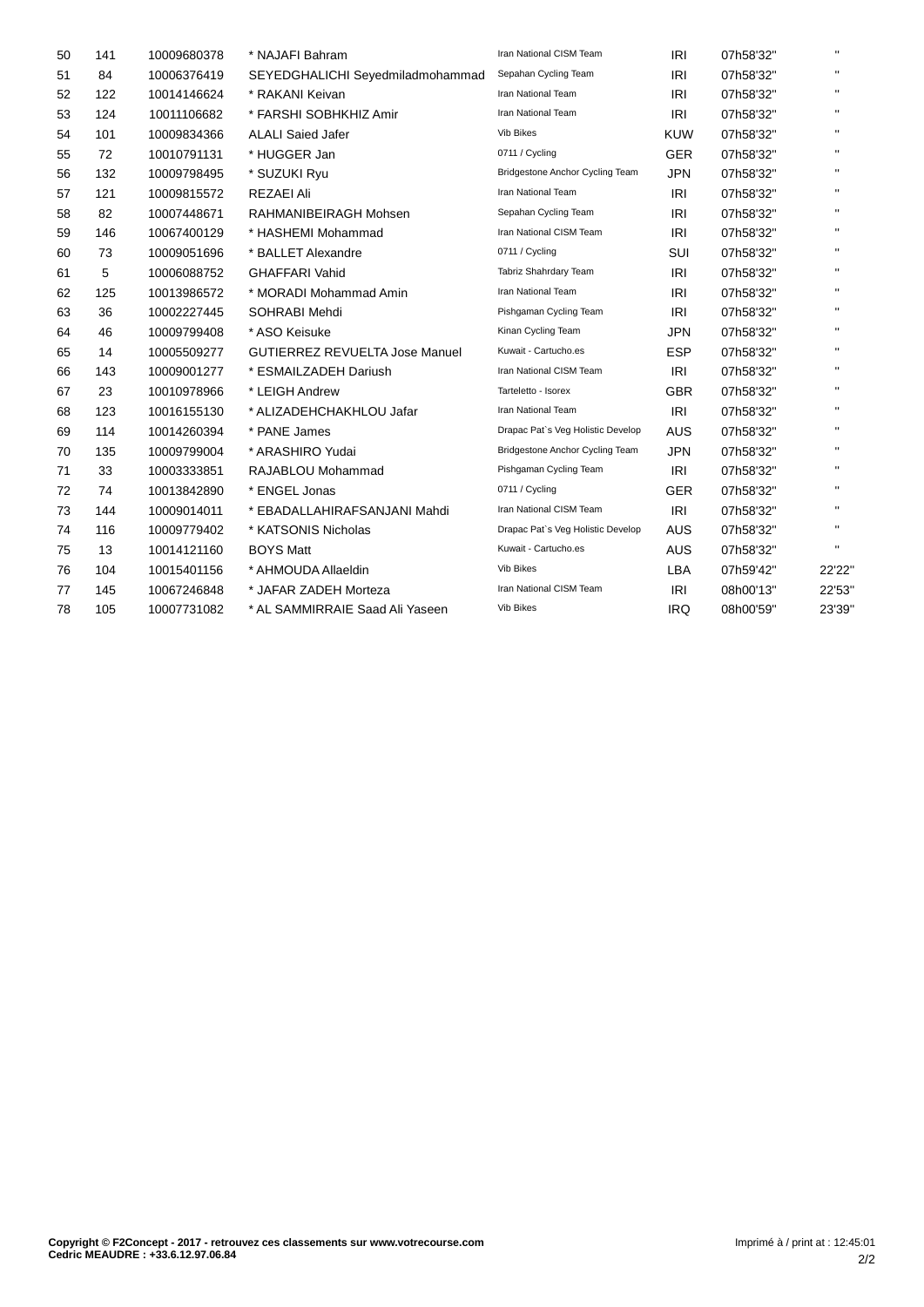

# **CLASSEMENT DES SPRINTS SPRINTS CLASSIFICATION**

**JOIR OF RATI** 

**Etape - Stage :** 2

Urmia - Aras Free Zone

**Date :** 09/10/2017

**Organisateur - Organiser :** The East Azarbaijan Youth and Sports Organisation

**Epreuve - Race :** Tour Of Iran 2017

#### **Classement de l'étape - Stage classification Classement général - General classification**

| Rq             | Dos. | Nom Prénom              | Nat.       | Equipe     | Pts | Bon. | ĸa<br>Rk | DOS.<br><b>Bib</b> | Nom Prenom<br>Last name First name | N° licence UCI<br>UCI Code | ⊨quipe<br>Team | Pts |
|----------------|------|-------------------------|------------|------------|-----|------|----------|--------------------|------------------------------------|----------------------------|----------------|-----|
|                |      | km 147.6 - Sprint       |            |            |     |      |          | 66                 | <b>DOETS Marco</b>                 |                            | <b>BDC</b>     |     |
|                | 6    | DAVIDENOK IIya          | <b>KAZ</b> | <b>TST</b> | 6   |      |          | 6                  | DAVIDENOK IIya                     |                            | TST            |     |
| $\overline{2}$ | 53   | NEPOMNYACHSHIY Yevgeniy | <b>KAZ</b> | VAM        |     |      |          | 81                 | NATEGHI Hossein                    |                            | <b>SPT</b>     |     |
|                | 126  | BEYK KHORMIZI Hamid     | <b>IRI</b> | IRI        |     |      | 4        | 61                 | <b>OTTEMA Rick</b>                 |                            | <b>BDC</b>     |     |
|                |      |                         |            |            |     |      |          |                    |                                    |                            | .              |     |

| ation      | Classement général - General classification |      |          |                    |                                    |                                   |                |                |  |  |
|------------|---------------------------------------------|------|----------|--------------------|------------------------------------|-----------------------------------|----------------|----------------|--|--|
| Equipe     | Pts                                         | Bon. | Rq<br>Rk | Dos.<br><b>Bib</b> | Nom Prénom<br>Last name First name | N° licence UCI<br><b>UCI Code</b> | Equipe<br>Team | Pts            |  |  |
|            |                                             |      | 1        | 66                 | <b>DOETS Marco</b>                 |                                   | <b>BDC</b>     | 8              |  |  |
| <b>TST</b> | 6                                           | 3    | 2        | 6                  | <b>DAVIDENOK IIya</b>              |                                   | <b>TST</b>     | 6              |  |  |
| <b>VAM</b> | 4                                           | 2    | 3        | 81                 | <b>NATEGHI Hossein</b>             |                                   | <b>SPT</b>     | 6              |  |  |
| IRI        | 2                                           | 1    | 4        | 61                 | <b>OTTEMA Rick</b>                 |                                   | <b>BDC</b>     | 6              |  |  |
|            |                                             |      | 5        | 53                 | NEPOMNYACHSHIY Yevgeniy            |                                   | <b>VAM</b>     | $\overline{4}$ |  |  |
|            |                                             |      | 6        | 126                | BEYK KHORMIZI Hamid                |                                   | IRI            | 2              |  |  |
|            |                                             |      | 7        | 22                 | <b>MANNAERTS Jelle</b>             |                                   | <b>TIS</b>     | 2              |  |  |
|            |                                             |      | 8        | 26                 | DE ROOZE Niels                     |                                   | <b>TIS</b>     | 2              |  |  |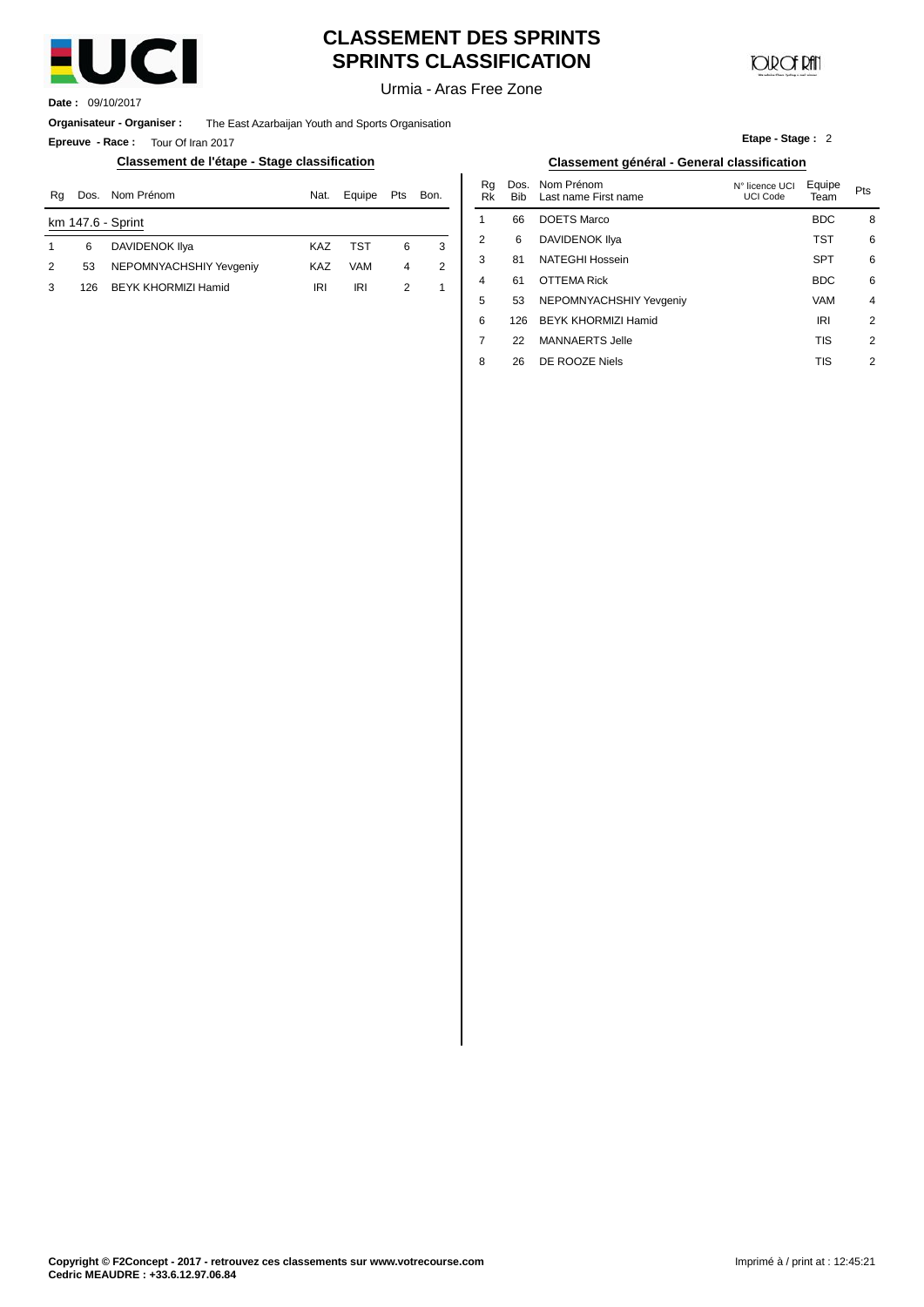

# **MEILLEUR GRIMPEUR MOUNTAIN CLASSIFICATION**

**COD** CF DAN

Urmia - Aras Free Zone

09/10/2017 **Date :**

#### **Organisateur - Organiser :** The East Azarbaijan Youth and Sports

**Epreuve** - Race: Tour Of Iran 2017

#### **Classement de l'étape - Stage classification Classement général - General classification**

| Rg<br>Rk       | Dos.<br><b>Bib</b> | Nom Prénom<br>Last name First name | Nat.       | Equipe<br>Team | Pts            | Bon. | Rg<br><b>Rk</b> | Dos<br>Bit     |  |
|----------------|--------------------|------------------------------------|------------|----------------|----------------|------|-----------------|----------------|--|
|                | km 52.6 - Cat.1    |                                    |            |                |                |      | 1               | 6              |  |
| $\mathbf{1}$   | 142                | <b>KHORSHID Khalil</b>             | <b>IRI</b> | <b>CIS</b>     | 15             |      | $\overline{2}$  | 142            |  |
| 2              | 6                  | DAVIDENOK Ilya                     | <b>KAZ</b> | <b>TST</b>     | 12             |      | 3               | 34             |  |
| 3              | 34                 | KOLAHDOUZ HAGH Amir                | <b>IRI</b> | <b>PKY</b>     | 10             |      | 4               | 31             |  |
| 4              | 31                 | MOAZAMI GODARZI Arvin              | IRI        | <b>PKY</b>     | 8              |      | 5               | 21             |  |
| 5              | $\overline{4}$     | POURHASHEMI Hamid                  | <b>IRI</b> | <b>TST</b>     | 6              |      | 6               | $\overline{4}$ |  |
| 6              | 21                 | RUIJGH Rob                         | <b>NED</b> | <b>TIS</b>     | 4              |      | 7               | 15             |  |
| $\overline{7}$ | 12                 | <b>REBELLIN Davide</b>             | <b>ITA</b> | <b>KWC</b>     | 2              |      | 8               | 115            |  |
| 8              | 32                 | <b>HOSSEINI Reza</b>               | <b>IRI</b> | <b>PKY</b>     | 1              |      | 9               | 12             |  |
|                |                    |                                    |            |                |                |      | 10              | 35             |  |
|                |                    | km 101.4 - Cat.4                   |            |                |                |      | 11              | 54             |  |
| $\mathbf{1}$   | 6                  | <b>DAVIDENOK IIya</b>              | KAZ        | <b>TST</b>     | $\overline{4}$ |      | 12              | 41             |  |
| 2              | 142                | <b>KHORSHID Khalil</b>             | <b>IRI</b> | <b>CIS</b>     | $\overline{2}$ |      | 13              | 32             |  |
| 3              | 31                 | MOAZAMI GODARZI Arvin              | <b>IRI</b> | <b>PKY</b>     | $\mathbf{1}$   |      |                 |                |  |
|                | km 187.1 - Cat.3   |                                    |            |                |                |      |                 |                |  |
| $\mathbf{1}$   | 6                  | <b>DAVIDENOK IIya</b>              | KAZ        | <b>TST</b>     | 6              |      |                 |                |  |
| 2              | 21                 | <b>RUIJGH Rob</b>                  | <b>NED</b> | <b>TIS</b>     | 4              |      |                 |                |  |
| 3              | 115                | <b>FEATONBY Jesse</b>              | <b>AUS</b> | <b>DPV</b>     | $\overline{2}$ |      |                 |                |  |
| $\overline{4}$ | 54                 | <b>VOLOSHIN Alexey</b>             | <b>KAZ</b> | <b>VAM</b>     | 1              |      |                 |                |  |

#### **Etape - Stage :** 2

|                                    | anga amaannaanan |                |     |      |                |                    | wiaoooinioni gonorai               | $50110141$ $014001110411011$ |                |                |
|------------------------------------|------------------|----------------|-----|------|----------------|--------------------|------------------------------------|------------------------------|----------------|----------------|
| Nom Prénom<br>Last name First name | Nat.             | Equipe<br>Team | Pts | Bon. | Rq<br>Rk       | Dos.<br><b>Bib</b> | Nom Prénom<br>Last name First name | UCI ID                       | Equipe<br>Team | Pts            |
| at.1                               |                  |                |     |      |                | 6                  | DAVIDENOK IIya                     | 10006878189                  | <b>TST</b>     | 22             |
| KHORSHID Khalil                    | <b>IRI</b>       | <b>CIS</b>     | 15  |      | $\overline{2}$ | 142                | <b>KHORSHID Khalil</b>             | 10009433737                  | <b>CIS</b>     | 17             |
| DAVIDENOK Ilya                     | KAZ              | <b>TST</b>     | 12  |      | 3              | 34                 | KOLAHDOUZ HAGH Amir                | 10007803733                  | <b>PKY</b>     | 10             |
| KOLAHDOUZ HAGH Amir                | <b>IRI</b>       | <b>PKY</b>     | 10  |      | 4              | 31                 | MOAZAMI GODARZI Arvin              | 10006407842                  | <b>PKY</b>     | 9              |
| MOAZAMI GODARZI Arvin              | <b>IRI</b>       | <b>PKY</b>     | 8   |      | 5              | 21                 | <b>RUIJGH Rob</b>                  | 10003080439                  | <b>TIS</b>     | 8              |
| POURHASHEMI Hamid                  | <b>IRI</b>       | <b>TST</b>     | 6   |      | 6              | 4                  | POURHASHEMI Hamid                  | 10009433636                  | <b>TST</b>     | 6              |
| RUIJGH Rob                         | <b>NED</b>       | <b>TIS</b>     | 4   |      | 7              | 15                 | <b>MRAOUNI Salaheddine</b>         | 10008686938                  | <b>KWC</b>     | 4              |
| <b>REBELLIN Davide</b>             | <b>ITA</b>       | <b>KWC</b>     | 2   |      | 8              | 115                | <b>FEATONBY Jesse</b>              | 10011124971                  | <b>DPV</b>     | $\overline{2}$ |
| HOSSEINI Reza                      | <b>IRI</b>       | <b>PKY</b>     | 1   |      | 9              | 12                 | <b>REBELLIN Davide</b>             | 10000991808                  | <b>KWC</b>     | $\overline{2}$ |
|                                    |                  |                |     |      | 10             | 35                 | GANJKHANLOU Mohammad               | 10010653513                  | <b>PKY</b>     | $\overline{2}$ |
| Cat.4                              |                  |                |     |      | 11             | 54                 | <b>VOLOSHIN Alexey</b>             | 10009816178                  | <b>VAM</b>     | 1              |
| DAVIDENOK Ilya                     | <b>KAZ</b>       | TST            | 4   |      | 12             | 41                 | CRAWFORD Jai                       | 10003326070                  | <b>KIN</b>     | $\mathbf{1}$   |
| KHORSHID Khalil                    | <b>IRI</b>       | CIS            | 2   |      | 13             | 32                 | <b>HOSSEINI Reza</b>               | 10006376318                  | <b>PKY</b>     |                |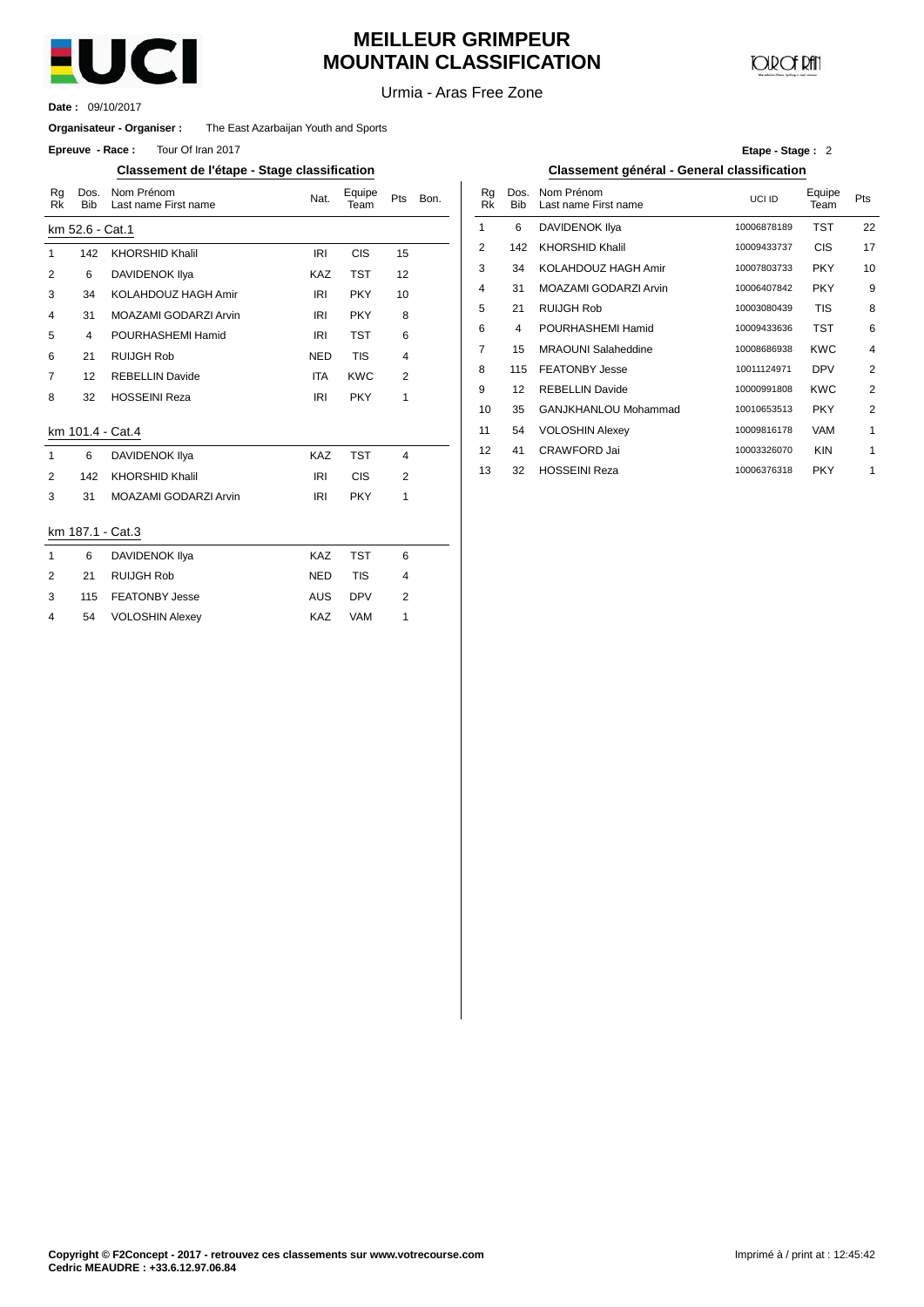

#### Urmia - Aras Free Zone **CLASSEMENT GENERAL DES JEUNES BEST YOUNG GENERAL CLASSIFICATION**

**JOROF RAT** 

**Etape - Stage :** 2

**Distance :** 353.5 km

**Date :** 09/10/2017

#### **Organisateur - Organiser :** The East Azarbaijan Youth and Sports

**Epreuve - Race :** Tour Of Iran 2017

| Rang<br>Rank   | Dos.<br><b>Bib</b> | NOM Prénom<br>Last name First Name | Equipe<br>Team                             | UCI ID      | Temps<br>Time | Ecart<br>Gap |
|----------------|--------------------|------------------------------------|--------------------------------------------|-------------|---------------|--------------|
| 1              | 54                 | <b>VOLOSHIN Alexey</b>             | Vino - Astana Motors                       | 10009816178 | 07h37'20"     |              |
| 2              | 6                  | DAVIDENOK IIya                     | Tabriz Shahrdary Team                      | 10006878189 | 07h37'24"     | 04"          |
| 3              | 56                 | <b>SOKOLOV Nikita</b>              | Vino - Astana Motors                       | 10015082672 | 07h37'55"     | 35"          |
| 4              | 113                | <b>ROSS Mathew</b>                 | Drapac Pat's Veg Holistic Development Team | 10009117172 | 07h37'59"     | 39"          |
| 5              | 71                 | <b>TOFFALI Nicola</b>              | 0711 / Cycling                             | 10010971791 | 07h37'59"     | 39"          |
| 6              | 111                | <b>YATES Theodore</b>              | Drapac Pat's Veg Holistic Development Team | 10009000469 | 07h38'45"     | 01'25"       |
| $\overline{7}$ | 24                 | <b>STOCKMAN Abram</b>              | Tarteletto - Isorex                        | 10013892404 | 07h38'45"     | 01'25"       |
| 8              | 51                 | <b>ASTAFYEV Stepan</b>             | Vino - Astana Motors                       | 10009385742 | 07h38'45"     | 01'25"       |
| 9              | 34                 | KOLAHDOUZ HAGH Amir                | Pishgaman Cycling Team                     | 10007803733 | 07h38'45"     | 01'25"       |
| 10             | 126                | <b>BEYK KHORMIZI Hamid</b>         | Iran National Team                         | 10007210114 | 07h43'27"     | 06'07"       |
| 11             | 66                 | <b>DOETS Marco</b>                 | Baby - Dump Cyclingteam                    | 10010976946 | 07h44'12"     | 06'52"       |
| 12             | 15                 | <b>MRAOUNI Salaheddine</b>         | Kuwait - Cartucho.es                       | 10008686938 | 07h44'16"     | 06'56"       |
| 13             | 25                 | <b>STOCKMAN Michiel</b>            | Tarteletto - Isorex                        | 10014097922 | 07h49'43"     | 12'23"       |
| 14             | 64                 | <b>TIMMERMANS Justin</b>           | Baby - Dump Cyclingteam                    | 10010977047 | 07h50'29"     | 13'09"       |
| 15             | 52                 | <b>KHADYLBEK Kairat</b>            | Vino - Astana Motors                       | 10023460644 | 07h51'59"     | 14'39"       |
| 16             | 83                 | <b>EBADI Hamed</b>                 | Sepahan Cycling Team                       | 10008711489 | 07h52'40"     | 15'20"       |
| 17             | 103                | <b>SAHBAOUI Soufiane</b>           | <b>Vib Bikes</b>                           | 10010094751 | 07h56'10"     | 18'50"       |
| 18             | 55                 | <b>OVSYANNIKOV Alexandr</b>        | Vino - Astana Motors                       | 10011045957 | 07h56'10"     | 18'50"       |
| 19             | 102                | <b>VALIENTE BONAFE Eric</b>        | <b>Vib Bikes</b>                           | 10014023453 | 07h56'10"     | 18'50"       |
| 20             | 133                | <b>ISHIBASHI Manabu</b>            | Bridgestone Anchor Cycling Team            | 10008197288 | 07h56'10"     | 18'50"       |
| 21             | 43                 | NAKANISHI Kenji                    | Kinan Cycling Team                         | 10016010337 | 07h56'10"     | 18'50"       |
| 22             | 112                | <b>WHITE Liam</b>                  | Drapac Pat's Veg Holistic Development Team | 10012902802 | 07h57'40"     | 20'20"       |
| 23             | 62                 | <b>KOREVAAR Merijn</b>             | Baby - Dump Cyclingteam                    | 10008653794 | 07h57'46"     | 20'26"       |
| 24             | 61                 | <b>OTTEMA Rick</b>                 | Baby - Dump Cyclingteam                    | 10007291855 | 07h58'29"     | 21'09"       |
| 25             | 26                 | DE ROOZE Niels                     | Tarteletto - Isorex                        | 10008857696 | 07h58'31"     | 21'11"       |
| 26             | 35                 | GANJKHANLOU Mohammad               | Pishgaman Cycling Team                     | 10010653513 | 07h58'32"     | 21'12"       |
| 27             | 141                | <b>NAJAFI Bahram</b>               | Iran National CISM Team                    | 10009680378 | 07h58'32"     | 21'12"       |
| 28             | 122                | <b>RAKANI Keivan</b>               | <b>Iran National Team</b>                  | 10014146624 | 07h58'32"     | 21'12"       |
| 29             | 124                | <b>FARSHI SOBHKHIZ Amir</b>        | Iran National Team                         | 10011106682 | 07h58'32"     | 21'12"       |
| 30             | 72                 | <b>HUGGER Jan</b>                  | 0711 / Cycling                             | 10010791131 | 07h58'32"     | 21'12"       |
| 31             | 132                | SUZUKI Ryu                         | <b>Bridgestone Anchor Cycling Team</b>     | 10009798495 | 07h58'32"     | 21'12"       |
| 32             | 146                | <b>HASHEMI Mohammad</b>            | Iran National CISM Team                    | 10067400129 | 07h58'32"     | 21'12"       |
| 33             | 73                 | <b>BALLET Alexandre</b>            | 0711 / Cycling                             | 10009051696 | 07h58'32"     | 21'12"       |
| 34             | 125                | <b>MORADI Mohammad Amin</b>        | <b>Iran National Team</b>                  | 10013986572 | 07h58'32"     | 21'12"       |
| 35             | 46                 | <b>ASO Keisuke</b>                 | Kinan Cycling Team                         | 10009799408 | 07h58'32"     | 21'12"       |
| 36             | 143                | <b>ESMAILZADEH Dariush</b>         | Iran National CISM Team                    | 10009001277 | 07h58'32"     | 21'12"       |
| 37             | 23                 | <b>LEIGH Andrew</b>                | Tarteletto - Isorex                        | 10010978966 | 07h58'32"     | 21'12"       |
| 38             | 123                | ALIZADEHCHAKHLOU Jafar             | <b>Iran National Team</b>                  | 10016155130 | 07h58'32"     | 21'12"       |
| 39             | 114                | PANE James                         | Drapac Pat's Veg Holistic Development Team | 10014260394 | 07h58'32"     | 21'12"       |
| 40             | 135                | ARASHIRO Yudai                     | Bridgestone Anchor Cycling Team            | 10009799004 | 07h58'32"     | 21'12"       |
| 41             | 74                 | <b>ENGEL Jonas</b>                 | 0711 / Cycling                             | 10013842890 | 07h58'32"     | 21'12"       |
| 42             | 144                | EBADALLAHIRAFSANJANI Mahdi         | Iran National CISM Team                    | 10009014011 | 07h58'32"     | 21'12"       |
| 43             | 116                | <b>KATSONIS Nicholas</b>           | Drapac Pat's Veg Holistic Development Team | 10009779402 | 07h58'32"     | 21'12"       |
| 44             | 104                | AHMOUDA Allaeldin                  | Vib Bikes                                  | 10015401156 | 07h59'42"     | 22'22"       |
| 45             | 145                | JAFAR ZADEH Morteza                | Iran National CISM Team                    | 10067246848 | 08h00'13"     | 22'53"       |
| 46             | 105                | AL SAMMIRRAIE Saad Ali Yaseen      | Vib Bikes                                  | 10007731082 | 08h00'59"     | 23'39"       |
|                |                    |                                    |                                            |             |               |              |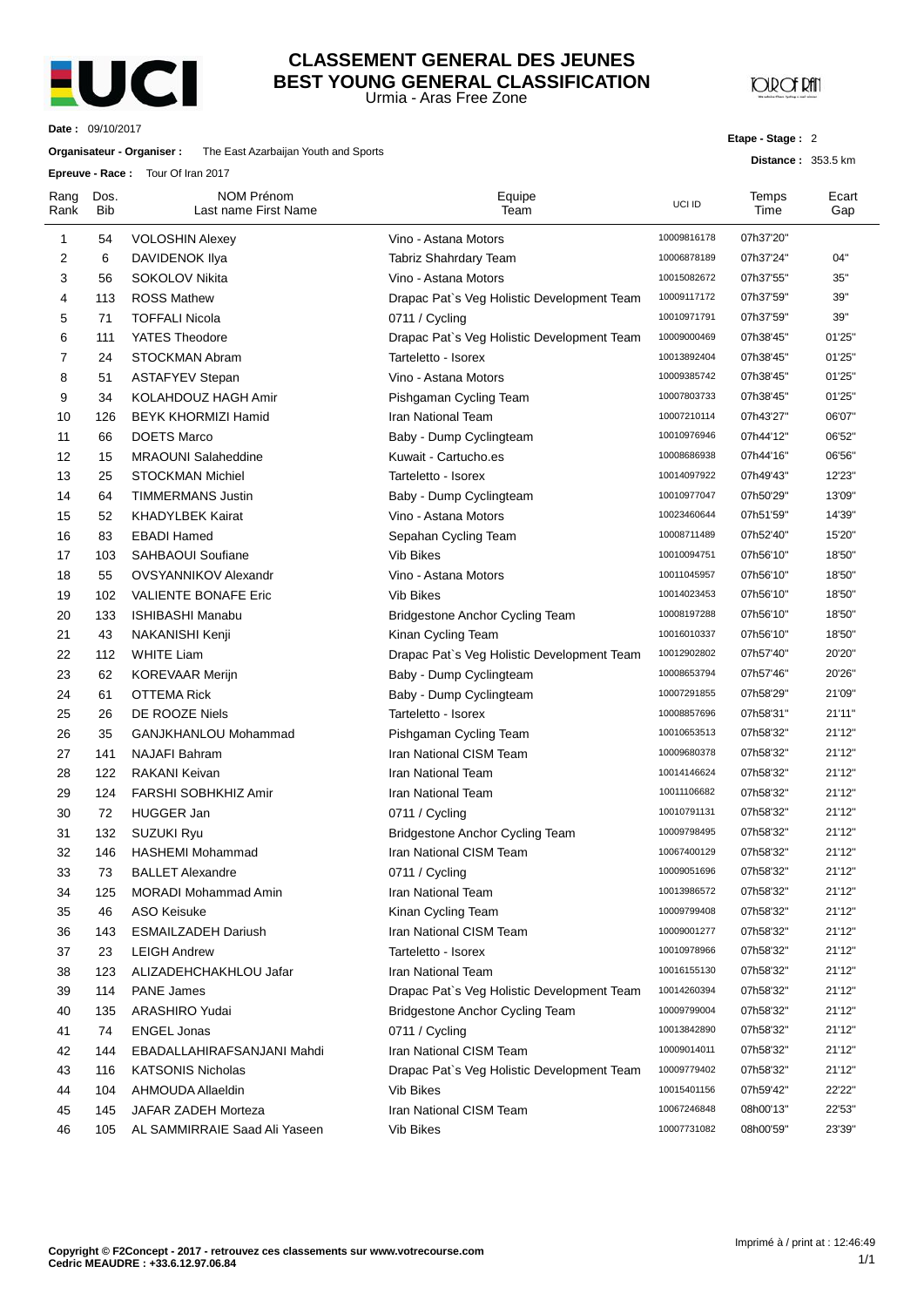

### **CLASSEMENT PAR EQUIPE - TEAM CLASSIFICATION**

Urmia - Aras Free Zone

## **JOIR OF RATI**

**Etape - Stage :** 2

**Date :** 09/10/2017

 $\overline{a}$ 

**Organisateur - Organiser :** The East Azarbaijan Youth and Sports

**Epreuve - Race :** Tour Of Iran 2017

#### **Classement de l'étape - Stage classification Classement général - Général classification**

| Rg<br>Rk | Equipe<br>Team                                                | Temps<br>Time | Ecart<br>Gap |
|----------|---------------------------------------------------------------|---------------|--------------|
| 1        | Vino - Astana Motors<br>$54 - 51 - 56$                        | 14h05'36"     |              |
| 2        | Drapac Pat's Veg Holistic Development Team<br>115 - 111 - 113 | 14h05'37"     | 01"          |
| 3        | Tabriz Shahrdary Team<br>$6 - 4 - 2$                          | 14h05'37"     | 01"          |
| 4        | Pishgaman Cycling Team<br>$31 - 32 - 34$                      | 14h06'51"     | 01'15"       |
| 5        | Kuwait - Cartucho.es<br>$12 - 11 - 15$                        | 14h12'22"     | 06'46"       |
| 6        | Tarteletto - Isorex<br>$21 - 24 - 25$                         | 14h17'20"     | 11'44"       |
| 7        | Baby - Dump Cyclingteam<br>$65 - 66 - 64$                     | 14h24'06"     | 18'30"       |
| 8        | Kinan Cycling Team<br>$41 - 42 - 45$                          | 14h24'16"     | 18'40"       |
| 9        | Bridgestone Anchor Cycling Team<br>$131 - 134 - 133$          | 14h24'20"     | 18'44"       |
| 10       | Iran National CISM Team<br>142 - 141 - 146                    | 14h46'25"     | 40'49"       |
| 11       | 0711 / Cycling<br>$71 - 72 - 74$                              | 14h46'25"     | 40'49"       |
| 12       | Iran National Team<br>126 - 124 - 125                         | 14h51'54"     | 46'18"       |
| 13       | Sepahan Cycling Team<br>$83 - 86 - 85$                        | 14h52'40"     | 47'04"       |
| 14       | <b>Vib Bikes</b><br>103 - 102 - 104                           | 14h59'15"     | 53'39"       |

|          | Glassement generar - Generar classification |               |              |  |  |  |  |  |  |  |  |
|----------|---------------------------------------------|---------------|--------------|--|--|--|--|--|--|--|--|
| Rq<br>Rk | Equipe<br>Team                              | Temps<br>Time | Ecart<br>Gap |  |  |  |  |  |  |  |  |
| 1        | Vino - Astana Motors                        | 22h52'47"     |              |  |  |  |  |  |  |  |  |
| 2        | Drapac Pat's Veg Holistic Development Team  | 22h53'29"     | 42"          |  |  |  |  |  |  |  |  |
| 3        | Tabriz Shahrdary Team                       | 22h55'01"     | 02'14"       |  |  |  |  |  |  |  |  |
| 4        | Pishgaman Cycling Team                      | 22h56'15"     | 03'28"       |  |  |  |  |  |  |  |  |
| 5        | Kuwait - Cartucho.es                        | 23h01'46"     | 08'59"       |  |  |  |  |  |  |  |  |
| 6        | Tarteletto - Isorex                         | 23h05'58"     | 13'11"       |  |  |  |  |  |  |  |  |
| 7        | Baby - Dump Cyclingteam                     | 23h11'58"     | 19'11"       |  |  |  |  |  |  |  |  |
| 8        | Kinan Cycling Team                          | 23h12'54"     | 20'07"       |  |  |  |  |  |  |  |  |
| 9        | Bridgestone Anchor Cycling Team             | 23h13'44"     | 20'57"       |  |  |  |  |  |  |  |  |
| 10       | 0711 / Cycling                              | 23h35'03"     | 42'16"       |  |  |  |  |  |  |  |  |
| 11       | Iran National CISM Team                     | 23h35'49"     | 43'02"       |  |  |  |  |  |  |  |  |
| 12       | Iran National Team                          | 23h40'32"     | 47'45"       |  |  |  |  |  |  |  |  |
| 13       | Sepahan Cycling Team                        | 23h42'04"     | 49'17"       |  |  |  |  |  |  |  |  |
| 14       | <b>Vib Bikes</b>                            | 23h48'39"     | 55'52"       |  |  |  |  |  |  |  |  |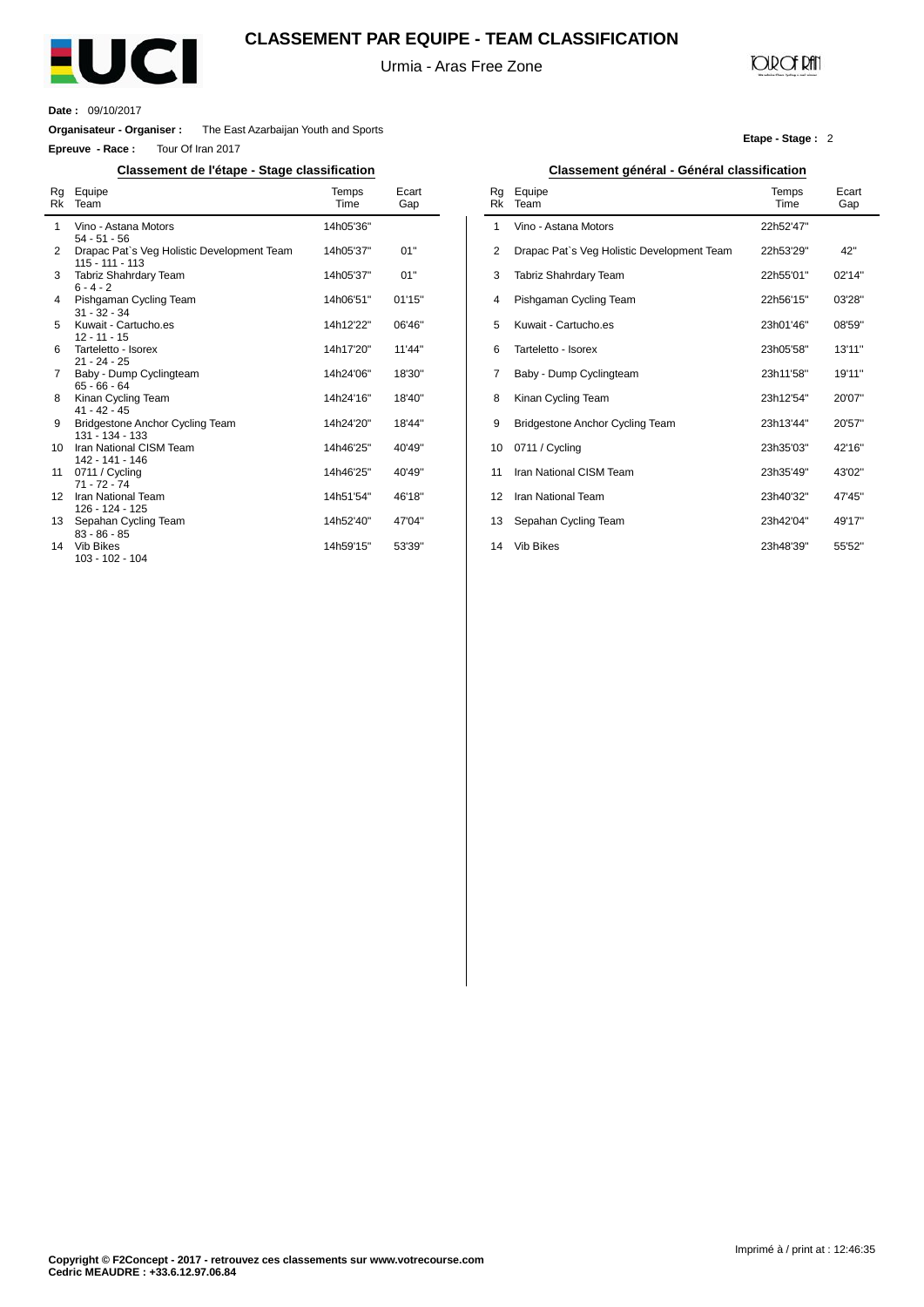# **Communiqué des commissaires Communique of the Commissaires panel**

Tour Of Iran 2017 Du 08/10/17 au 13/10/17

**Communique N°2 (étape/Stage : Urmia - Aras Free Zone)**

# **RAS**

Epreuve organisée par : The East Azarbaijan Youth and Sports Organisation

Imprimé à / print at : 12:47:45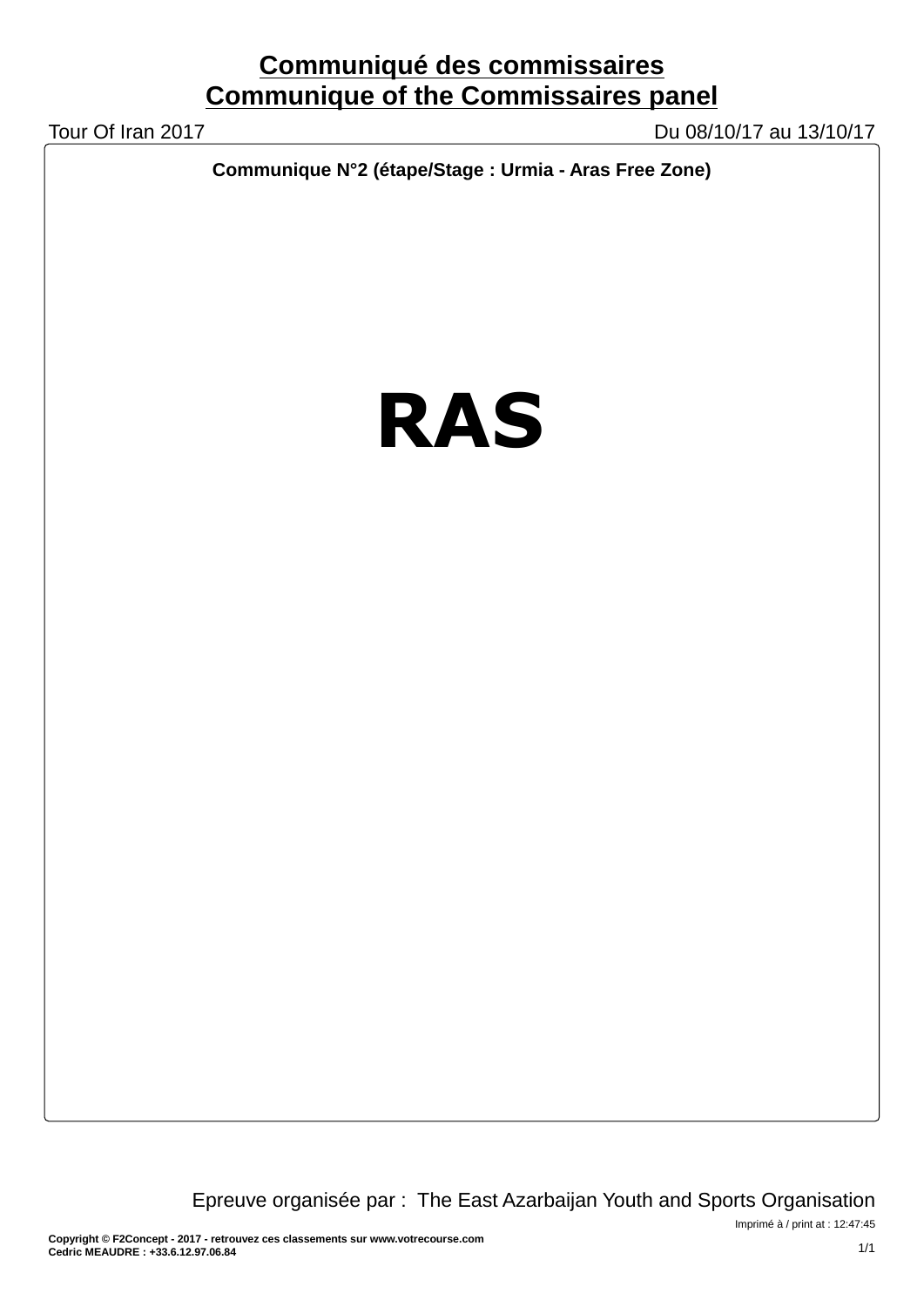# **ORDRE DES VOITURES POUR L'ETAPE N° 3 CONVOY ORDER FOR STAGE 3**

Aras Free Zone - Tabriz

10/10/2017 **Date :**

The East Azarbaijan Youth and Sports **Organisateur - Organiseur :**

Tour Of Iran 2017 **Epreuve - Race :**

| Rang<br>Rank   | Equipe<br>Team                             |
|----------------|--------------------------------------------|
| 1              | Vino - Astana Motors                       |
| 2              | Tabriz Shahrdary Team                      |
| 3              | Tarteletto - Isorex                        |
| 4              | Drapac Pat's Veg Holistic Development Team |
| 5              | 0711 / Cycling                             |
| 6              | Kinan Cycling Team                         |
| $\overline{7}$ | Baby - Dump Cyclingteam                    |
| 8              | Pishgaman Cycling Team                     |
| 9              | Kuwait - Cartucho.es                       |
| 10             | Iran National CISM Team                    |
| 11             | <b>Bridgestone Anchor Cycling Team</b>     |
| 12             | Iran National Team                         |
| 13             | Sepahan Cycling Team                       |
| 14             | Vib Bikes                                  |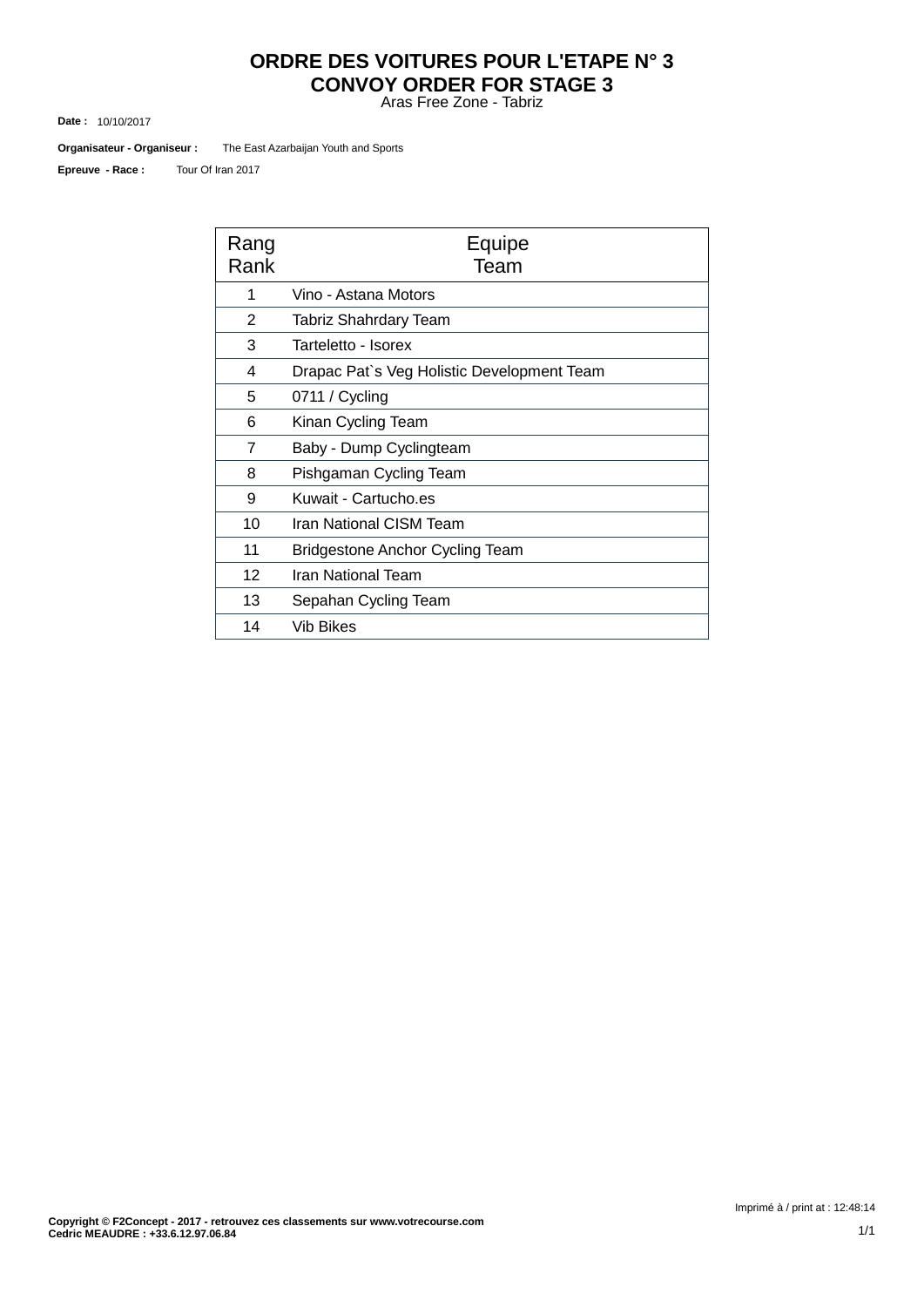#### **PORTEURS DE MAILLOTS POUR L'ETAPE N°3 JERSEY WEARERS FOR STAGE 3**

Tour Of Iran 2017 **Organisateur - Organiser :** The East Azarbaijan Youth and Sports **Date :** 09/10/2017 **Epreuve - Race :**

| Classement général au temps / General classification                                                                |
|---------------------------------------------------------------------------------------------------------------------|
| VOLOSHIN Alexey - Vino - Astana Motors (54)                                                                         |
| Classement général des GPM / Moutain classification                                                                 |
| Leader: DAVIDENOK Ilya - Tabriz Shahrdary Team (6)<br>Porteur / Wearer: DAVIDENOK IIya - Tabriz Shahrdary Team (6)  |
| Classement général des sprints / Sprints classification                                                             |
| Leader: DOETS Marco - Baby - Dump Cyclingteam (66)<br>Porteur / Wearer: DOETS Marco - Baby - Dump Cyclingteam (66)  |
| Classement général des jeunes / Best young classification                                                           |
| Leader: VOLOSHIN Alexey - Vino - Astana Motors (54)<br>Porteur / Wearer: SOKOLOV Nikita - Vino - Astana Motors (56) |
| Classement général par équipe / Team classification                                                                 |
| Vino - Astana Motors                                                                                                |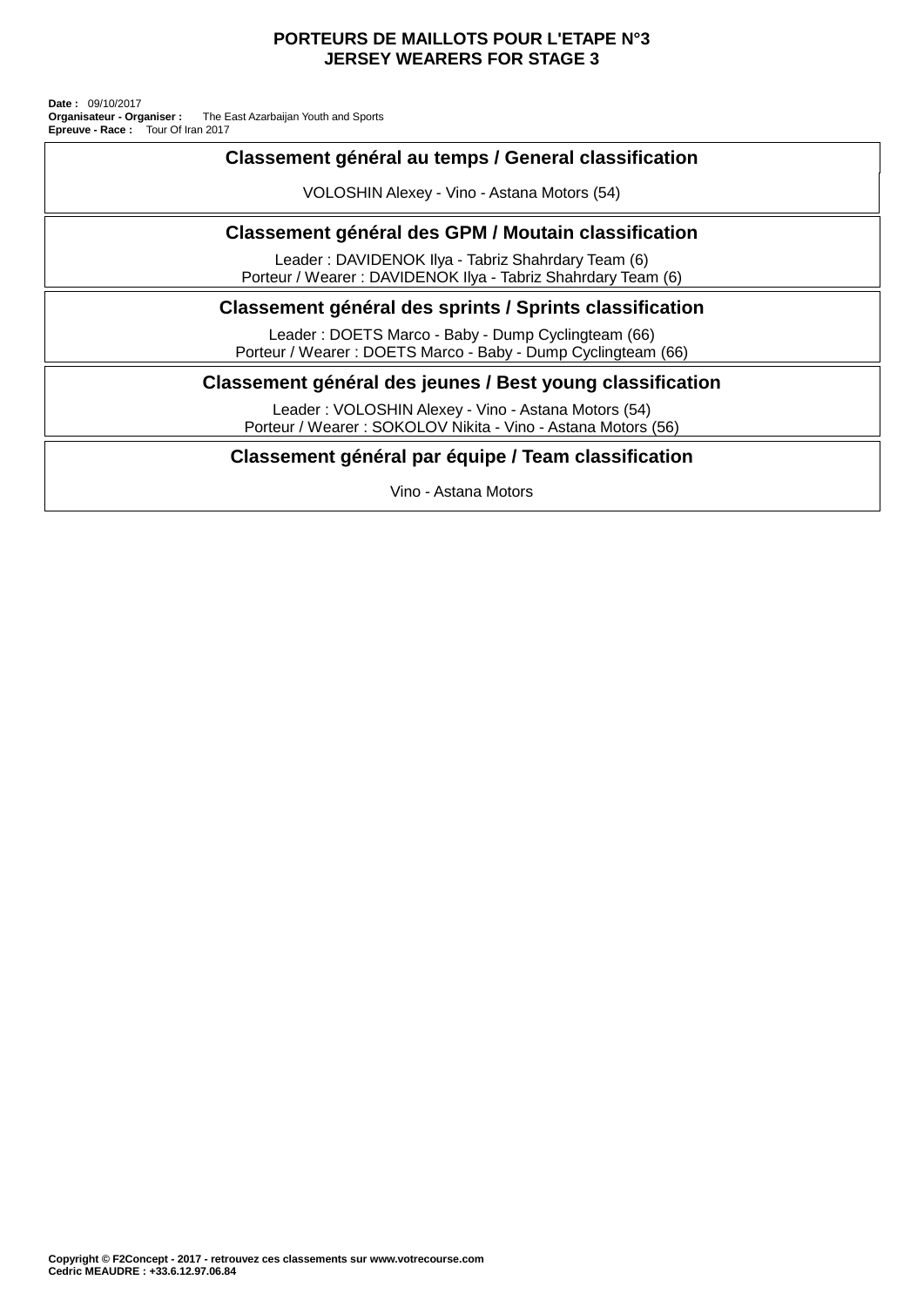# **GRILLE - GRID**

**Etape - Stage** : 3 3

| Tabriz Shahrdary Team                         | MIZBANI IRANAGH Ghader<br>25eme à 01'25"(86)          | $\overline{2}$<br>POURSEYEDIGOLAKHOU<br>R Mirsamad<br>18eme à 01'25"(64) | 3<br>SAFARZADEH Saeid<br>15eme à 01'25"(63)               | POURHASHEMI Hamid<br>13eme à 01'25"(56)                                         | 5<br><b>GHAFFARI Vahid</b><br>61eme à 21'12"(110)                            | 6<br>* DAVIDENOK Ilya<br>2eme à 04"(21)            |
|-----------------------------------------------|-------------------------------------------------------|--------------------------------------------------------------------------|-----------------------------------------------------------|---------------------------------------------------------------------------------|------------------------------------------------------------------------------|----------------------------------------------------|
| Kuwait - Cartucho.es                          | 11<br><b>SCHUMACHER Stefan</b><br>19eme à 01'25"(68)  | 12<br><b>REBELLIN Davide</b><br>22eme à 01'25"(72)                       | 13<br><b>BOYS Matt</b><br>75eme à 21'12"(147)             | 14<br><b>GUTIERREZ REVUELTA</b><br>Jose Manuel<br>65eme à 21'12"(118)           | 15<br>* MRAOUNI Salaheddine<br>29eme à 06'56"(54)                            | 16                                                 |
| Tarteletto - Isorex                           | 21<br><b>RUIJGH Rob</b><br>3eme à 04"(30)             | 22<br>MANNAERTS Jelle<br>47eme à 21'11"(72)                              | 23<br>* LEIGH Andrew<br>67eme à 21'12"(120)               | 24<br>* STOCKMAN Abram<br>11eme à 01'25"(30)                                    | 25<br>* STOCKMAN Michiel<br>30eme à 12'23"(36)                               | 26<br>* DE ROOZE Niels<br>48eme à 21'11"(114)      |
| Pishgaman Cycling Team                        | 31<br>MOAZAMI GODARZI Arvin<br>16eme à 01'25"(64)     | 32<br><b>HOSSEINI Reza</b><br>14eme à 01'25"(56)                         | 33<br>RAJABLOU Mohammad<br>71eme à 21'12"(136)            | 34<br>KOLAHDOUZ HAGH Amir<br>23eme à 01'25"(76)                                 | 35<br>* GANJKHANLOU<br>Mohammad<br>49eme à 21'12"(62)                        | 36<br>SOHRABI Mehdi<br>63eme à 21'12"(113)         |
| Kinan Cycling Team                            | 41<br>CRAWFORD Jai<br>9eme à 39"(17)                  | 42<br><b>LEBAS Thomas</b><br>17eme à 01'25"(64)                          | 43<br>* NAKANISHI Kenji<br>42eme à 18'50"(113)            | 45<br>YAMAMOTO Genki<br>41eme à 18'50"(104)                                     | 46<br>* ASO Keisuke<br>64eme à 21'12"(115)                                   |                                                    |
| Vino - Astana Motors                          | 51<br>* ASTAFYEV Stepan<br>20eme à 01'25"(72)         | 52<br>* KHADYLBEK Kairat<br>32eme à 14'39"(43)                           | 53<br>NEPOMNYACHSHIY<br>Yevgeniv<br>6eme à 37"(21)        | 54<br>* VOLOSHIN Alexey<br>1er en 07h37'20"(16)                                 | 55<br><b>OVSYANNIKOV Alexandr</b><br>38eme à 18'50"(70)                      | 56<br>* SOKOLOV Nikita<br>5eme à 35"(12)           |
| Baby - Dump Cyclingteam                       | 61<br>* OTTEMA Rick<br>46eme à 21'09"(92)             | 62<br>* KOREVAAR Merijn<br>44eme à 20'26"(84)                            | 63<br><b>KERS Koos Jeroen</b><br>35eme à 17'54"(39)       | 64<br>* TIMMERMANS Justin<br>31eme à 13'09"(66)                                 | 65<br><b>OOSTRA Folkert</b><br>12eme à 01'25"(40)                            | 66<br>* DOETS Marco<br>28eme à 06'52"(46)          |
| 0711 / Cycling                                | 71<br>* TOFFALI Nicola<br>8eme à 39"(16)              | 72<br>* HUGGER Jan<br>55eme à 21'12"(88)                                 | 73<br>* BALLET Alexandre<br>60eme à 21'12"(102)           | 74<br>* ENGEL Jonas<br>72eme à 21'12"(137)                                      | 75                                                                           |                                                    |
| Sepahan Cycling Team                          | 81<br><b>NATEGHI Hossein</b><br>45eme à 21'09"(82)    | 82<br>RAHMANIBEIRAGH<br>Mohsen<br>58eme à 21'12"(99)                     | 83<br>* EBADI Hamed<br>33eme à 15'20"(66)                 | 84<br>SEYEDGHALICHI<br>Seyedmiladmohammad<br>51eme à 21'12"(70)                 | 85<br><b>ARMOON Mehdi</b><br>37eme à 18'50"(60)                              | 86<br>FOROUGHI Davoud<br>34eme à 15'54"(74)        |
| <b>Vib Bikes</b>                              | 101<br><b>ALALI Saied Jafer</b><br>54eme à 21'12"(83) | 102<br>VALIENTE BONAFE Eric<br>39eme à 18'50"(79)                        | 103<br>* SAHBAOUI Soufiane<br>36eme à 18'50"(54)          | 104<br>* AHMOUDA Allaeldin<br>76eme à 22'22"(121)                               | 105<br>AL SAMMIRRAIE Saad Ali<br>Yaseen<br>78eme à 23'39"(154)               |                                                    |
| Drapac Pat's Veg Holistic<br>Development Team | 111<br>* YATES Theodore<br>10eme à 01'25"(17)         | 112<br>* WHITE Liam<br>43eme à 20'20"(56)                                | 113<br>* ROSS Mathew<br>7eme à 39"(16)                    | 114<br>* PANE James<br>69eme à 21'12"(133)                                      | 115<br><b>FEATONBY Jesse</b><br>4eme à 11"(61)                               | 116<br>* KATSONIS Nicholas<br>74eme à 21'12"(145)  |
| Iran National Team                            | 121<br>REZAEI Ali<br>57eme à 21'12"(98)               | 122<br>* RAKANI Keivan<br>52eme à 21'12"(76)                             | 123<br>* ALIZADEHCHAKHLOU<br>Jafar<br>68eme à 21'12"(132) | 124<br>53eme à 21'12"(82)                                                       | 125<br>* FARSHI SOBHKHIZ Amir  * MORADI Mohammad Amin<br>62eme à 21'12"(112) | 126<br>* BEYK KHORMIZI Hamid<br>27eme à 06'07"(37) |
| <b>Bridgestone Anchor Cycling</b><br>Team     | 131<br><b>HATSUYAMA Sho</b><br>24eme à 01'25"(82)     | 132<br>* SUZUKI Ryu<br>56eme à 21'12"(94)                                | 133<br>* ISHIBASHI Manabu<br>40eme à 18'50"(95)           | 134<br><b>MONIER Damien</b><br>26eme à 01'29"(94)                               | 135<br>* ARASHIRO Yudai<br>70eme à 21'12"(134)                               |                                                    |
| Iran National CISM Team                       | 141<br>* NAJAFI Bahram<br>50eme à 21'12"(70)          | 142<br><b>KHORSHID Khalil</b><br>21eme à 01'25"(72)                      | 143<br>66eme à 21'12"(119)                                | 144<br>ESMAILZADEH Dariush EBADALLAHIRAFSANJANI<br>Mahdi<br>73eme à 21'12"(141) | 145<br>JAFAR ZADEH Morteza<br>77eme à 22'53"(128)                            | 146<br>* HASHEMI Mohammad<br>59eme à 21'12"(101)   |